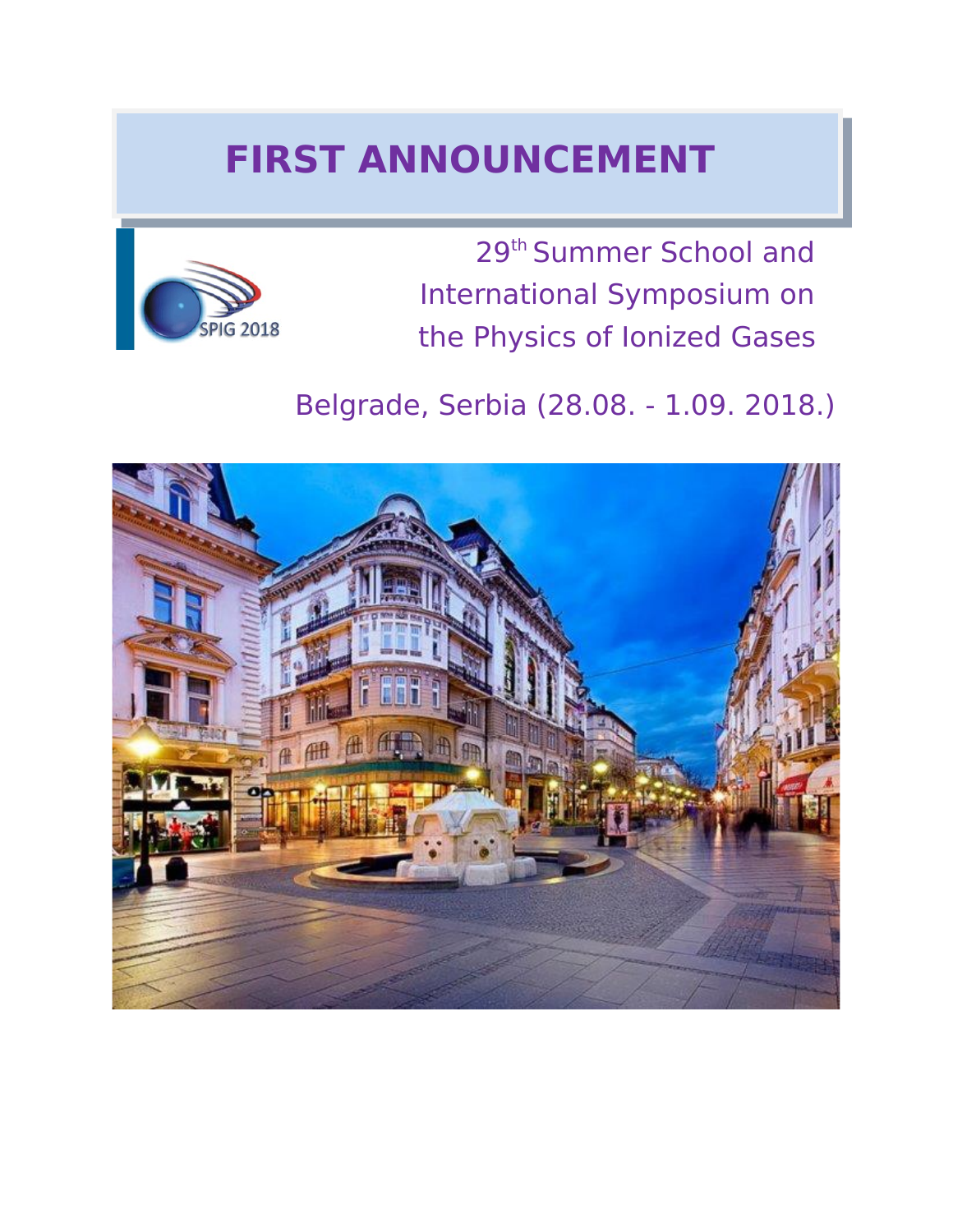#### **GENERAL INFORMATION**

You are cordially invited to participate in the 29<sup>th</sup> Summer School and International Symposium on the Physics of Ionized Gases (SPIG 2018) to be held in Belgrade, Serbia, August  $28<sup>th</sup>$ , September  $1<sup>st</sup>$ , 2018. at the Serbian Academy of Sciences and Arts. The 29th SPIG is organized by the Vinča Insitute of nuclear sciences, University of Belgrade, Belgrade, Serbia, in collaboration with the Serbian Academy of Sciences and Arts. The SPIG conference covers a wide range of topics from fundamental studies to applications of ionized gases. There will be a workshop associated to the conference. The program of the workshop will be announced.

#### **ORGANIZERS**





Serbian Academy of **Sciences and Arts** 

### **TOPICS**

Section 1. Section 3. ATOMIC COLLISION PROCESSES LOW TEMPERATURE PLASMAS 1.1. Electron and Photon Interactions 3.1. Plasma Spectroscopy and with Atomic Particles and Communication of Communication Communication Communication Other Diagnostic Methods 1.2. Heavy Particle Collisions 3.2. Gas Discharges 1.3. Swarms and Transport Phenomena 3.3. Plasma Applications and Section 2. PARTICLE AND LASER BEAM Section 4. INTERACTION WITH SOLIDS GENERAL PLASMAS 2.1. Atomic Collisions in Solids 4.1. Fusion Plasmas 2.2. Sputtering and Deposition 4.2. Astrophysical Plasmas 2.3. Laser and Plasma Interaction and the 4.3. Collective Phenomena with Surfaces

**Devices**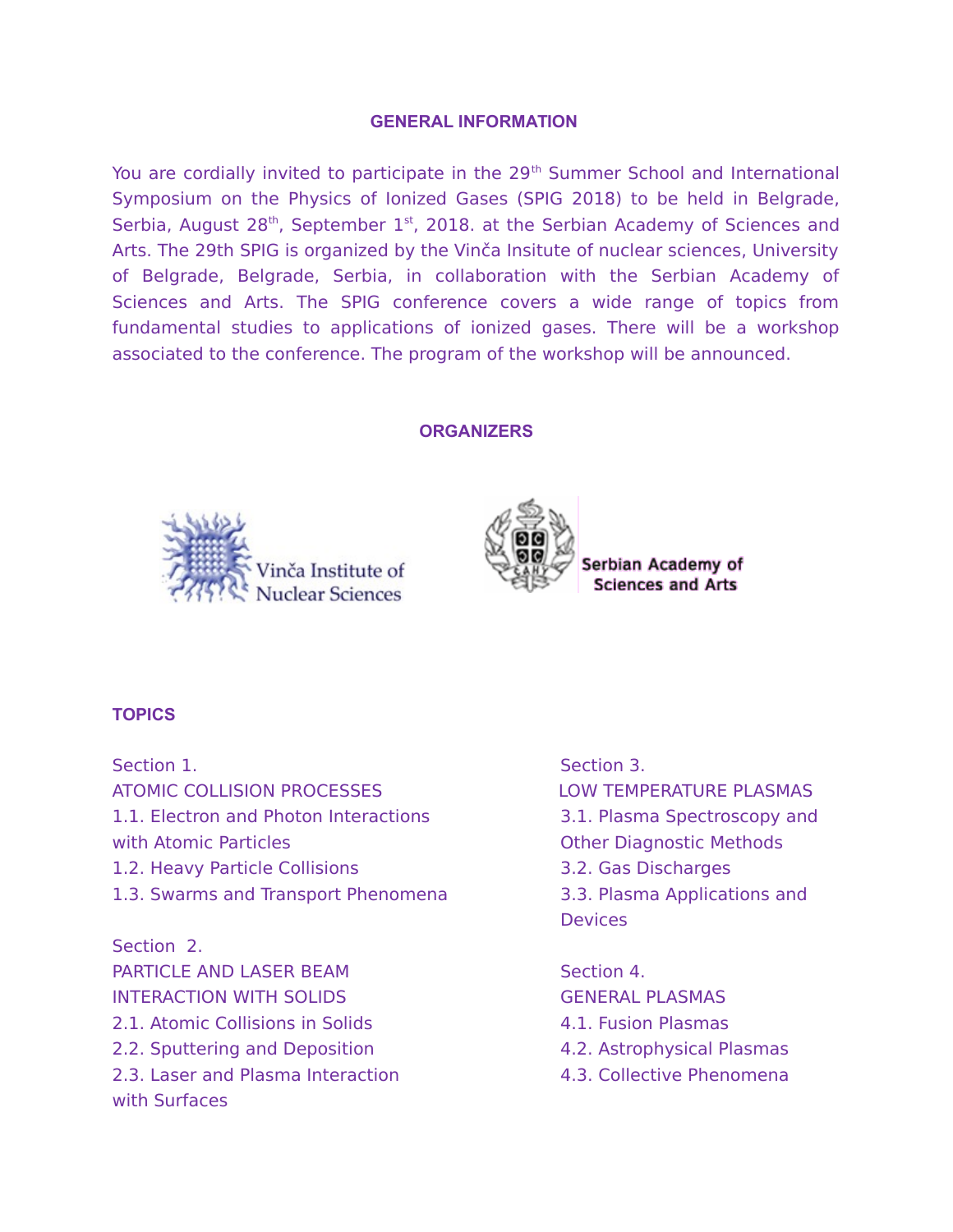#### **SCIENTIFIC PROGRAMME**

Program of the Conference will consist of Invited Lectures (45 min), Topical Invited Lectures (30 min), Progress Reports (20min) and Contributed Papers (poster presentations). The Proceedings of Contributed Papers with Abstracts of Invited Lectures and Progress reports will be published and will be available at the Conference, while the Book of Invited Lectures and Progress Reports will be published after the Conference. Contributed Papers will be refereed by the Scientific Committee. The official language is English.

| <b>Type</b>                 | <b>Before April 1st,</b><br>2018 | After April 1st,<br>2018 |
|-----------------------------|----------------------------------|--------------------------|
| Regular                     | <b>EUR 250</b>                   | <b>EUR 350</b>           |
| <b>Students</b>             | <b>EUR 200</b>                   | <b>EUR 250</b>           |
| Accompanying persons        | <b>EUR 50</b>                    | <b>EUR 80</b>            |
| Only Workshop (August 28th) | <b>EUR 75</b>                    | <b>EUR 100</b>           |
|                             |                                  |                          |

### **CONFERENCE FEES**

Participants are strongly recommended to register as soon as possible and to make their payments via bank transfer. Details of bank account will be given on the Conference Web page. Exceptionally, registration could be possible at the site of the conference and the payment will be possible at the nearby post office or bank with the details provided at the registration desk. The registration fee will include conference proceedings and printed material, welcome party, coffee breaks, conference dinner and additional social program. For further information please visit the Conference Web page or send an e-mail to the organizers. All details about the preparation of Contributed Papers, Invited Lectures, Progress Reports, travel and accommodation will be given in the Second announcement and will be available on the conference web page.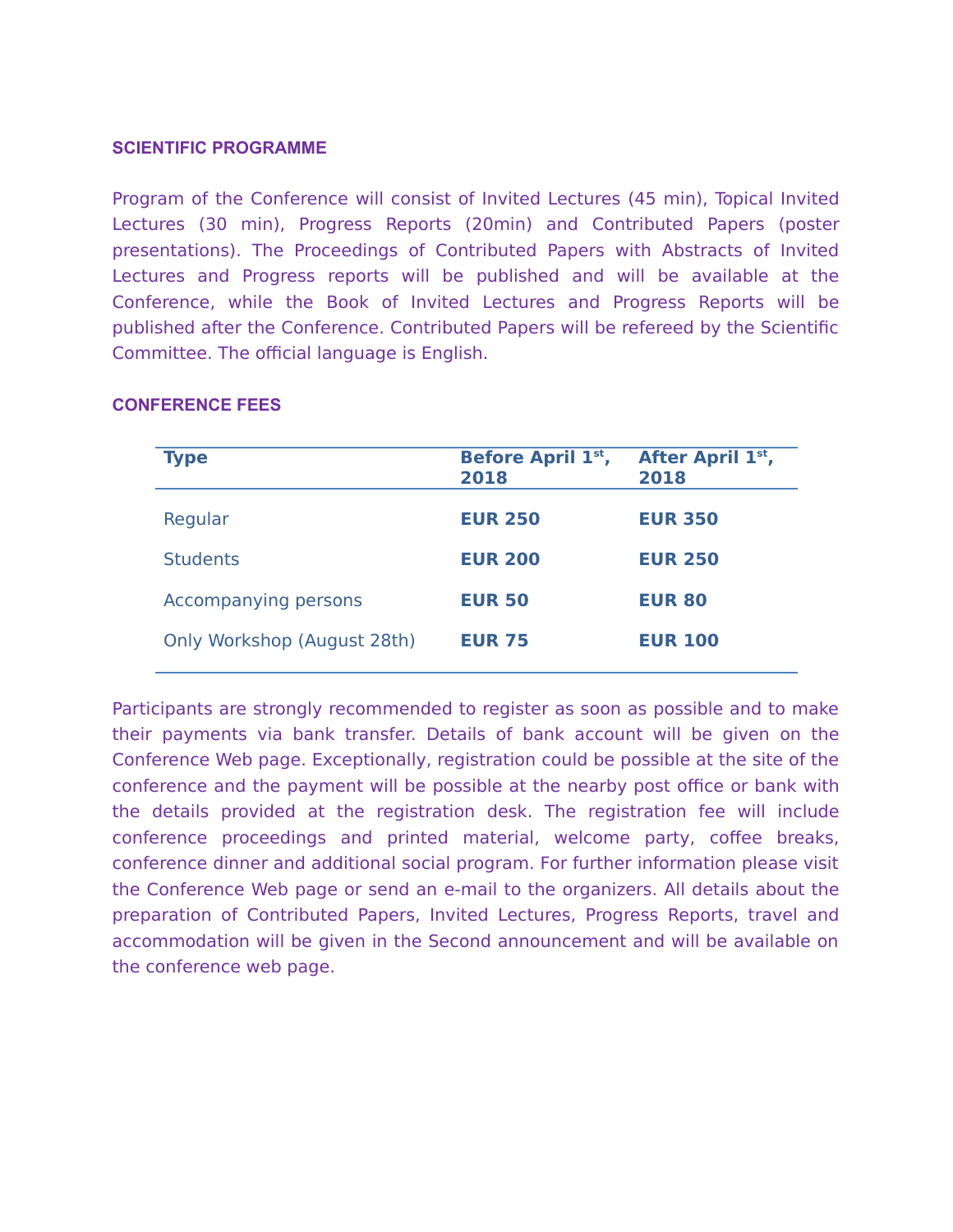G. Poparić (Co-chair), Serbia D. Belić B. Obradović (Co-chair), Serbia N. Bibić N. Bibić D. Borka, Serbia M. S. Dimitrijević S. Buckman, Australia S. Buckman, S. Đurović I. Burgdörfer, Austria N. Konjević I. Cvetić, Serbia M. Kuraica E. Danezis, Greece J. Labat J. Labat J. Labat Z. Donko, Hungary G. Malović V. Guerra, Portugal B. P. Marinković D. Ilić, Serbia Z. Mijatović M. Ivković, Serbia M. Milosavljević I. Mančev, Serbia Z. Lj. Petrović D. Marić, Serbia L. Popović N. J. Mason, UK J. Purić I. Purić A. Milosavljević, France B. Stanić K. Mima, Japan Z. Mišković, Canada L. Nahon, France **ORGANIZING COMMITTEE** P. Roncin, France I. Savić, Serbia Vinča Insitute of Nuclear Sciences N. Simonović, Serbia M. Škorić, Japan

#### **SCIENTIFIC COMMITTEE ADVISORY COMMITTEE**

Y. Serruys, France Serbian Academy of Sciences and Arts

M. Trtica, Serbia D. Borka (Co-chair) M. Rajković (Co-chair)

V. Borka Jovanović (Co-secretary)

N. Potkonjak (Co-secretary)

 N. Konjević N. Cvetanović

 J. Aleksić M. Nešić

- S. Živković
- N. Ciganović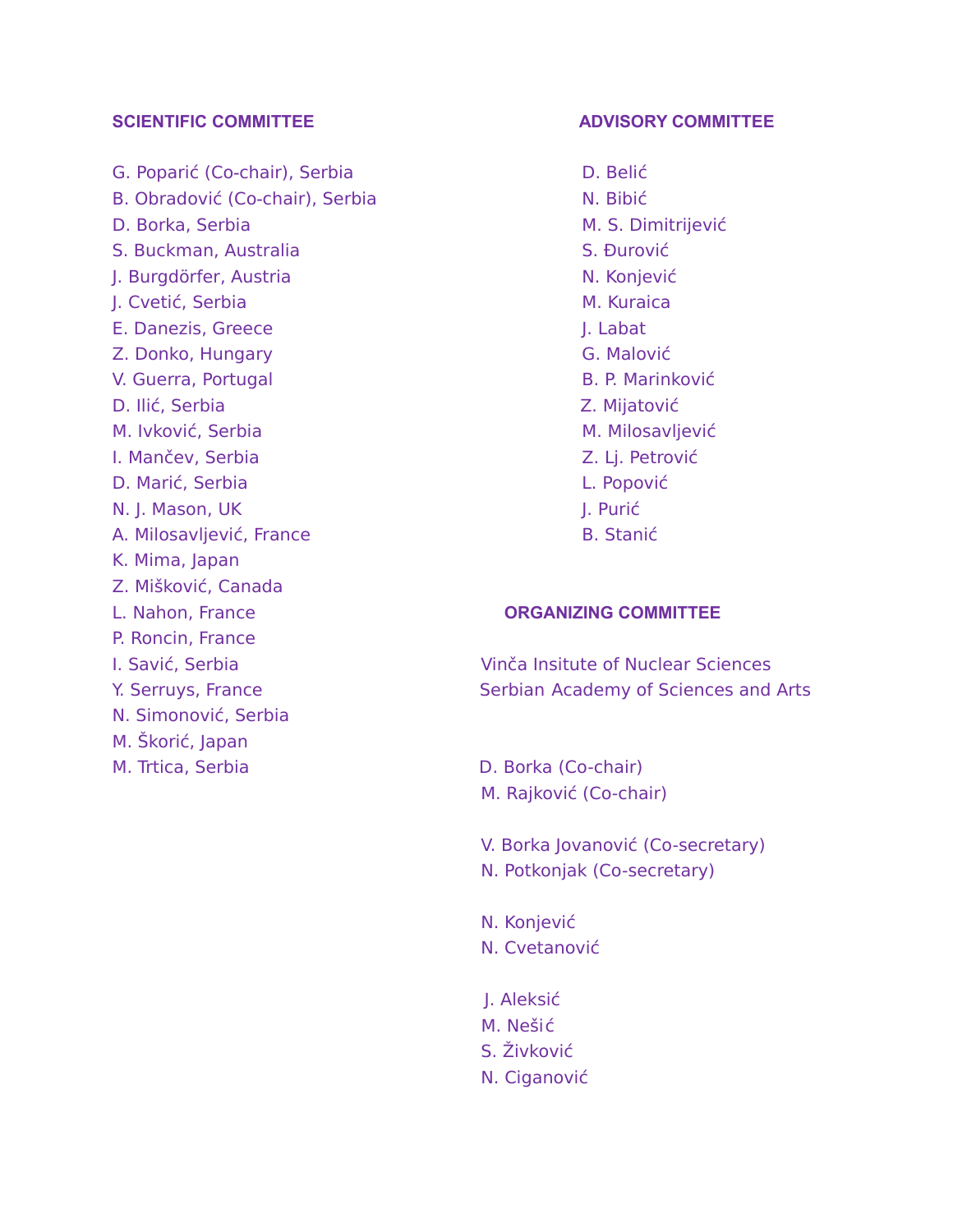#### **DEADLINES** Early registration: 01/04/2018

Abstracts of Invited lectures and Contributed papers: 01/06/2018 Invited lectures manuscripts: 30/11/2018

**CONTACT** e-mail: [spig2018@vinca.rs](mailto:spig2018@vinca.rs)

D. Borka, M. Rajković, V. Borka Jovanović, N. Potkonjak Vinča Institute of Nuclear Sciences, PO Box 522, 11001 Belgrade, Serbia **http://www.spig2018.ipb.ac.rs/**

Tel: +381 11 6455451 +381 11 6308 425 Fax: +381 11 6308 425

#### **ABOUT BELGRADE**

Belgrade (Beograd-its name in Serbian translates to White City) is the capital and the largest city in Serbia having about 2 million inhabitants. With 7000 year long history Belgrade is one of the oldest cities in Europe. The city is situated on the Balkan Peninsula at the confluence of two international rivers, Sava and Danube. Due to favorable geographical position, Belgrade has been exposed to numerous invaders. Many civilizations have left their mark on the city.

Today, Belgrade is the capital of Serbian culture, education, science and economy. There are streets, squares, monuments, parks, drinking fountains, archeological sites and other cultural assets that deserve recommendation. With impressive views over the Danube and Sava rivers, the Belgrade Fortress and the Kalemegdan Park together represent a cultural monument of exceptional importance, the area where various sports and cultural events take place. Skadarlija, the old bohemian quarter is reminiscent of the late  $19<sup>th</sup>$  and early  $20<sup>th</sup>$  century time period in Belgrade. It was back then when its taverns and restaurants (the oldest and the most famous are legendary restaurants "Tri šešira", "Ima dana" and "Dva jelena") were a meeting place for many of the greatest figures of the cultural scene of the period. It is often compared with the Montmartre in Paris, both for its appearance and the cheerful, vigorous artists' atmosphere. Belgrade is famous for its exciting night life. One of the biggest tourist attractions in the summertime is Ada Ciganlija, an island on the river Sava, where one can go for a swim and also enjoy numerous sports and recreational facilities.